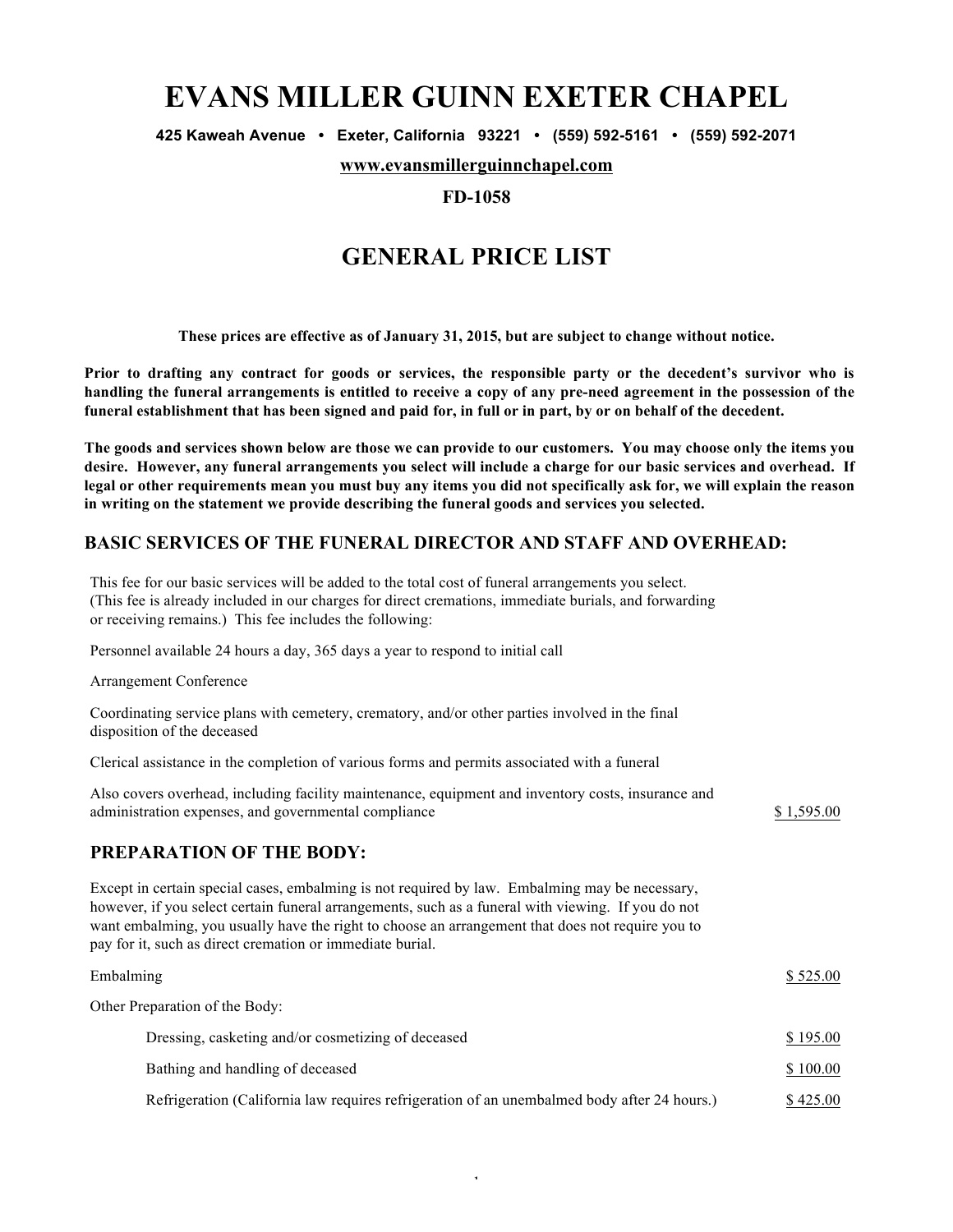# **USE OF FACILITIES AND STAFF:**

| Use of Facilities and Staff Services for Visitation (Per day) (Our services include set-up of visitation area,<br>placement of encased remains, display of floral arrangements, supervision of and attendance during the<br>visitation.)                  | \$350.00                          |
|-----------------------------------------------------------------------------------------------------------------------------------------------------------------------------------------------------------------------------------------------------------|-----------------------------------|
| Use of Facilities and Staff Services for Funeral Service in Our Chapel (Our services include coordinating<br>the funeral arrangements, supervision of funeral, and staff to assist with the funeral ceremony.)                                            | \$495.00                          |
| Staff Services for Funeral Service at Other Facility (Our services include coordinating the funeral<br>arrangements, supervision of funeral, and staff to assist with the funeral ceremony.)                                                              | \$495.00                          |
| Use of Facilities and Staff Services for Memorial Service (without remains present) in Our Chapel (Our<br>services include coordinating the memorial service arrangements, supervision of the memorial service, and<br>staff to assist with the service.) | \$495.00                          |
| Staff Services for Memorial Service (without remains present) at Other Facility (Our services include<br>coordinating the memorial service arrangements, supervision of the memorial service, and staff to assist<br>with the service.)                   | \$495.00                          |
| Equipment and Staff Services for Graveside Service (Our services include accompaniment of remains to<br>cemetery, supervision of graveside service, and staff to assist with the service.)                                                                | \$495.00                          |
| Additional charge for Use of Facilities and Staff on Saturday or Sunday                                                                                                                                                                                   | \$125.00                          |
| Additional charge for Use of Facilities and Staff for Evening Service                                                                                                                                                                                     | \$125.00                          |
| Additional charge for Use of Facilities and Staff on Holidays                                                                                                                                                                                             | \$125.00                          |
| <b>TRANSPORTATION:</b>                                                                                                                                                                                                                                    |                                   |
| Transfer of deceased from place of death to funeral home (within a 50-mile radius)<br>Additional distance will be charged at \$3.00 per mile.                                                                                                             | \$395.00                          |
| Funeral vehicle (e.g. Hearse) (within a 50-mile radius)<br>Additional distance will be charged at \$3.00 per mile.                                                                                                                                        | \$295.00                          |
| Family vehicle (e.g. Limousine) (within a 50-mile radius)<br>Additional distance will be charged at \$3.00 per mile.                                                                                                                                      | At Current<br><b>Rental Price</b> |
| Service vehicle (within a 50-mile radius)<br>Additional distance will be charged at \$3.00 per mile.                                                                                                                                                      | \$135.00                          |
| Transfer to or from Los Angeles International Airport<br>Additional distance will be charged at \$3.00 per mile.                                                                                                                                          | \$550.00                          |

## **FORWARDING REMAINS TO ANOTHER FUNERAL HOME:**

This charge includes removal of remains, basic service of staff, necessary authorizations, embalming, use of preparation room, bathing and handling of remains. This charge does not include visitation or ceremonies, shipping charges or shipping container. This charge applies to shipment within the continental U.S. only. \$ 1,795.00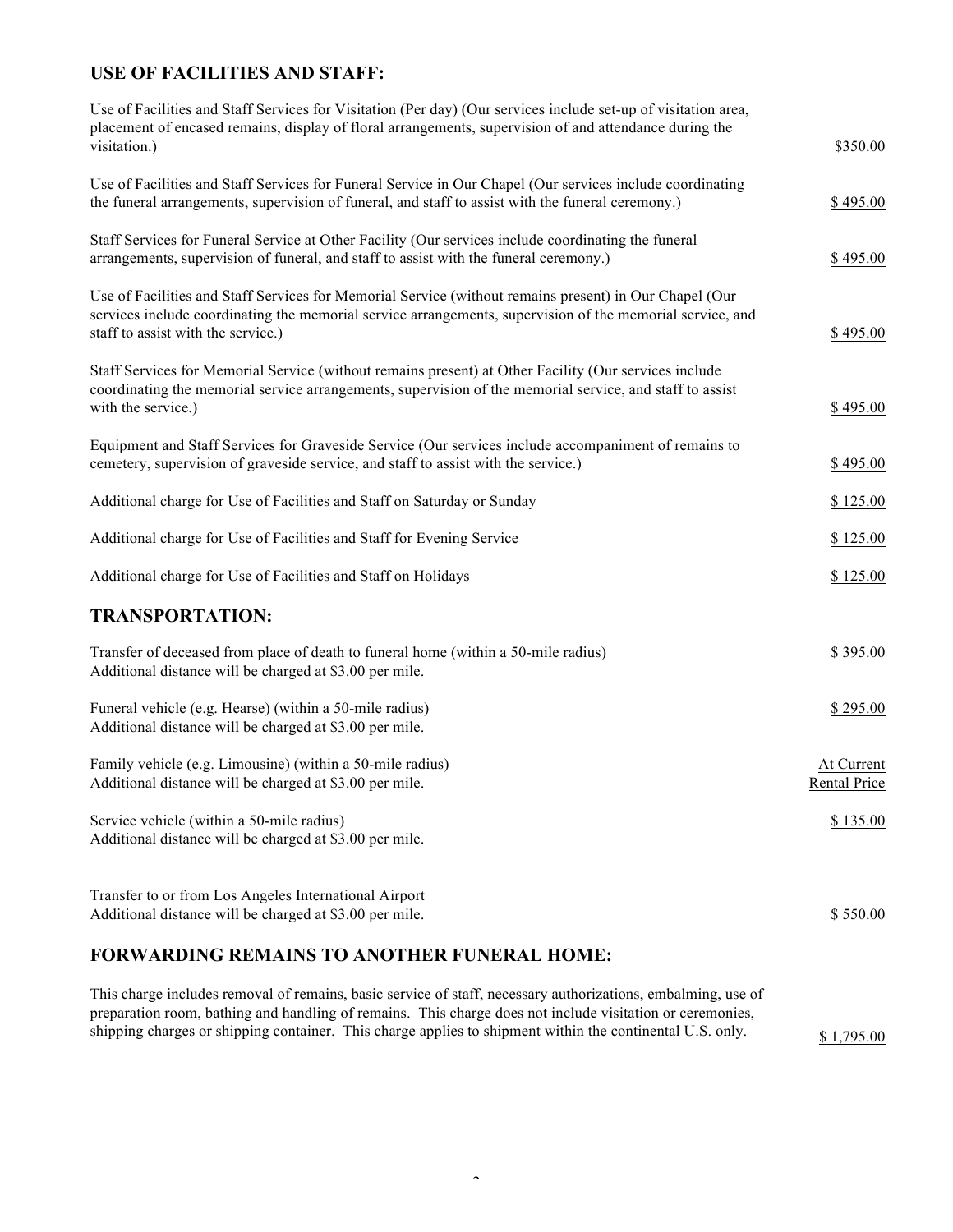## **RECEIVING REMAINS FROM ANOTHER FUNERAL HOME:**

This charge includes basic services of staff, transportation of remains to cemetery or crematory. This charge does not include visitation or ceremonies or transportation from airport. \$ 1,095.00

### **DIRECT CREMATION: \$ 1,337.00 to \$ 7,132.00**

If you want to arrange a direct cremation, you can use an alternative container. Alternative containers encase the body and can be made of materials like fiberboard or composition materials (with or without an outside covering). The containers we provide are alternative containers and other cremation containers, including containers made of wood, containers made of fiberboard, and containers made of other composite materials. See descriptions below. We also offer a selection of cremation oriented caskets.

Our charges for direct cremation (without ceremony) include removal of remains, refrigeration and basic services of staff. The crematory fee is not included.

|    | Direct cremation with container provided by the purchaser (All such containers must meet any<br>applicable state or crematory requirements.) | \$1,337.00 |
|----|----------------------------------------------------------------------------------------------------------------------------------------------|------------|
| 2. | Direct cremation with a Cardboard Alternative Container – Heavy Cardboard, No Interior                                                       | \$1,432.00 |
| 3. | Direct cremation with casket from our facility (in addition to cost of casket)                                                               | \$1,337.00 |
| 4. | Cash Advance to a licensed Crematory.                                                                                                        | \$243.50   |

## **IMMEDIATE BURIAL:**  $$2,095.00 \text{ to } $11,290.00$

Our charges for immediate burial (without any rites or ceremonies at the funeral home, graveside or elsewhere) include removal of remains, transportation to cemetery, refrigeration and basic services of staff.

|    | Immediate burial with container provided by the purchaser (All such containers must meet any<br>applicable state or cemetery requirements.) | \$2,095.00 |
|----|---------------------------------------------------------------------------------------------------------------------------------------------|------------|
| 2. | Immediate burial with minimum casket from our facility                                                                                      | \$2,890.00 |
| 3. | Immediate burial with other casket selected from our facility (In addition to cost of casket – See<br>Casket Price List for casket prices)  | \$2,095.00 |

### **Caskets: ( A complete Casket Price List will be provided by the Funeral Home )**

| <b>Adult Caskets</b>    | \$795.00 to \$9,195.00 |
|-------------------------|------------------------|
| Infant/Children Caskets |                        |
| Alternative Containers  | \$250.00 to \$550.00   |
|                         | \$40.00 to \$2,295.00  |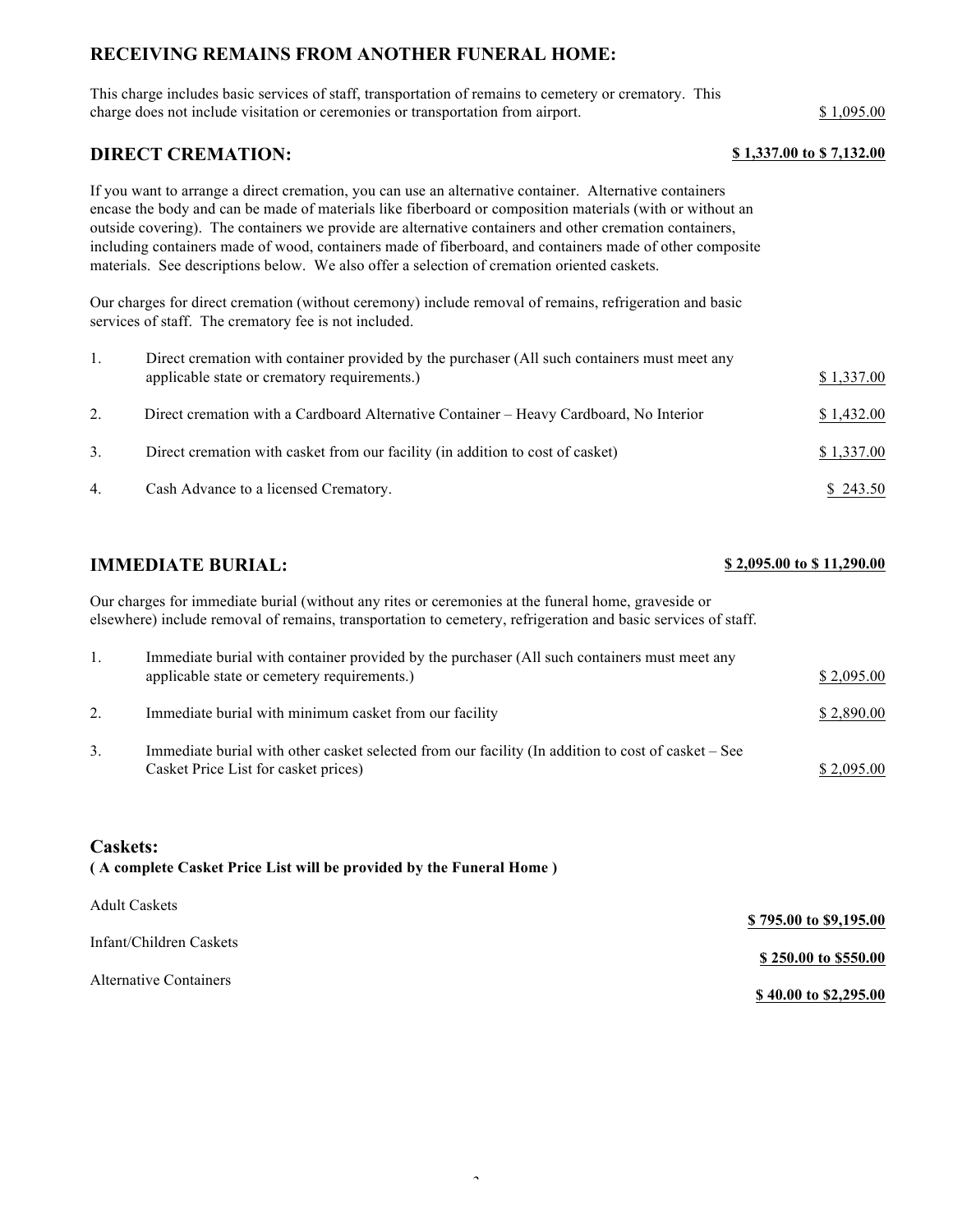# **FLOWERS:**

Flowers may be arranged and purchased through local flower shops. **\$ 25.00 to \$1,500.00** 

# **OTHER:**

| Air Tray or Shipping Combo Unit                                                         | \$295.00             |
|-----------------------------------------------------------------------------------------|----------------------|
| <b>Cremation Services</b> (In addition to crematory fee and other services<br>provided) |                      |
| Mailing of Cremated Remains (excluding cost of Mailing Container)                       | \$95.00              |
| Scattering of Cremated Remains at Sea                                                   | \$200.00             |
| Crematory Fee                                                                           | \$235.00 to \$500.00 |
| Cross/Crucifix                                                                          | \$15.00 to 45.00     |
| Escort                                                                                  | \$300.00 per escort  |
| <b>Estate Handling Fee</b>                                                              | \$300.00             |
| Flag Case                                                                               | \$195.00             |
| Prayer Cards (Per 100)                                                                  | \$55.00              |
| Register Book                                                                           | \$45.00 to \$150.00  |
| Service Folders (Per 100)                                                               | \$55.00              |
| Memorial Package                                                                        | \$150.00             |
| Memory Lid Panel                                                                        | \$150.00             |
| Signature Personalized Lid Panel                                                        | \$250.00             |

4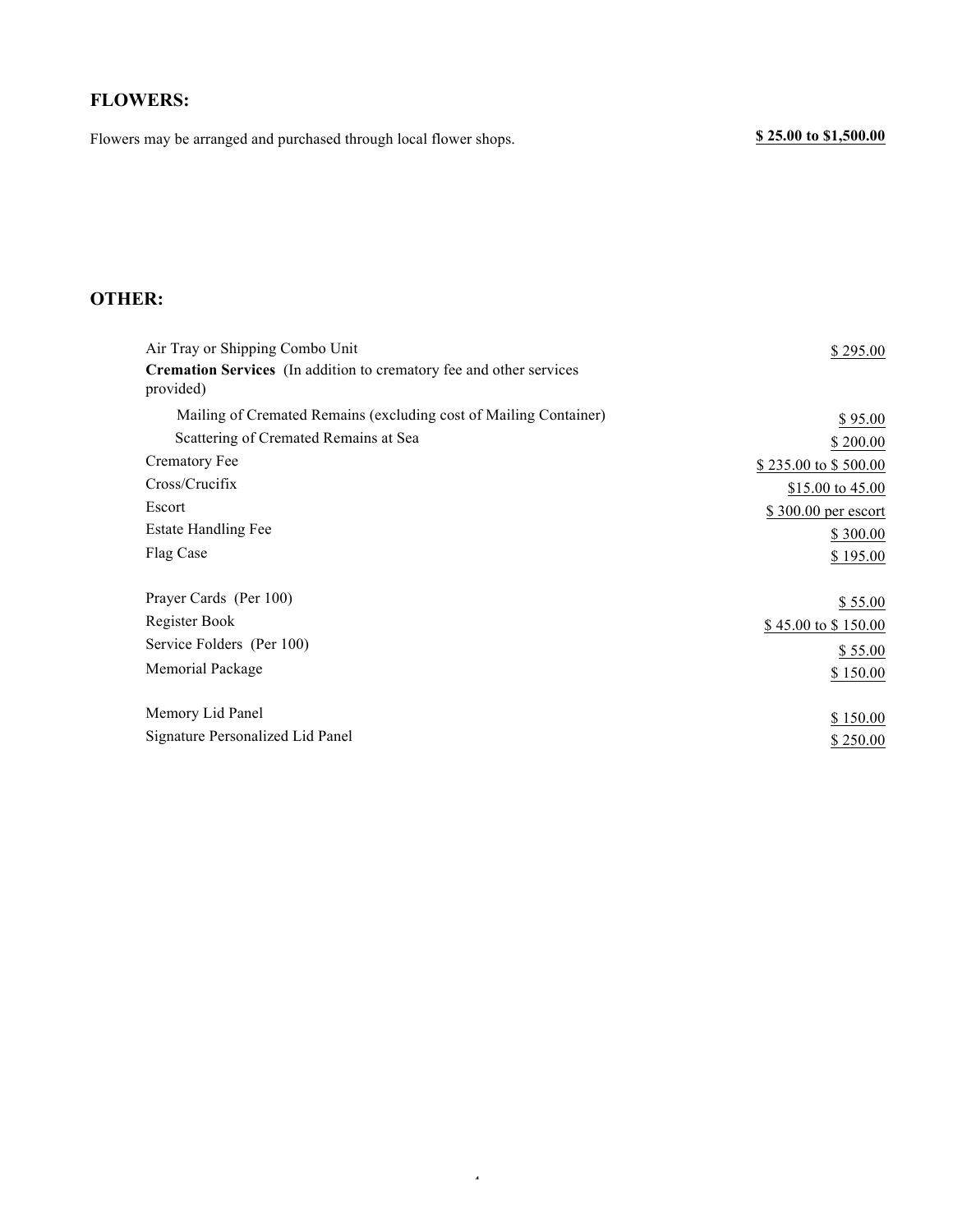### **Traditional Service Followed by Burial Includes**:

- Basic Services of funeral director and staff
- Preparation: Embalming, facilities for dressing and casketing
- Use of Facilities and Staff: Service of funeral director and staff for Services, Visitation
- Transportation: Local transportation of deceased to mortuary, Hearse and Utility Vehicle

| (Plus merchandise and sales tax or any other items selected by purchaser) |  |
|---------------------------------------------------------------------------|--|

### **Traditional Service Followed by Cremation Includes:**

- Basic Services of funeral director and staff
- Preparation: Embalming, facilities for dressing and casketing
- Use of Facilities and Staff: Service of Funeral Director and staff for Service and Visitation
- Transportation: Local transportation of deceased to mortuary, Utility Vehicle
- Crematory Fee

| (Plus merchandise and sales tax or any other items selected by purchaser) |  |
|---------------------------------------------------------------------------|--|

### **Graveside Service for Burial Includes**:

- Basic Services of funeral director and staff
- Preparation: Embalming, facilities for dressing and casketing
- Use of Facilities and Staff: Service of funeral director and staff for Services, Visitation
- Transportation: Local transportation of deceased to mortuary, Hearse and Utility Vehicle

Option Price …………………………………………………...………………………………………..\$ 3,985.00 (Plus merchandise and sales tax or any other items selected by purchaser)

### **Limited Service for Cremation with a Memorial Service, Chapel or Church**

- Basic Services of funeral director and staff
- Preparation: Alternate care (refrigeration), facilities for preparation
- Use of Facilities and Staff: Service of funeral director and staff for Services
- Transportation: Local transportation of deceased to mortuary, Utility Vehicle
- Crematory Fee

Option Price ……………………………………………………………………….…………………….\$2,175.50 (Plus merchandise and sales tax or any other items selected by purchaser)